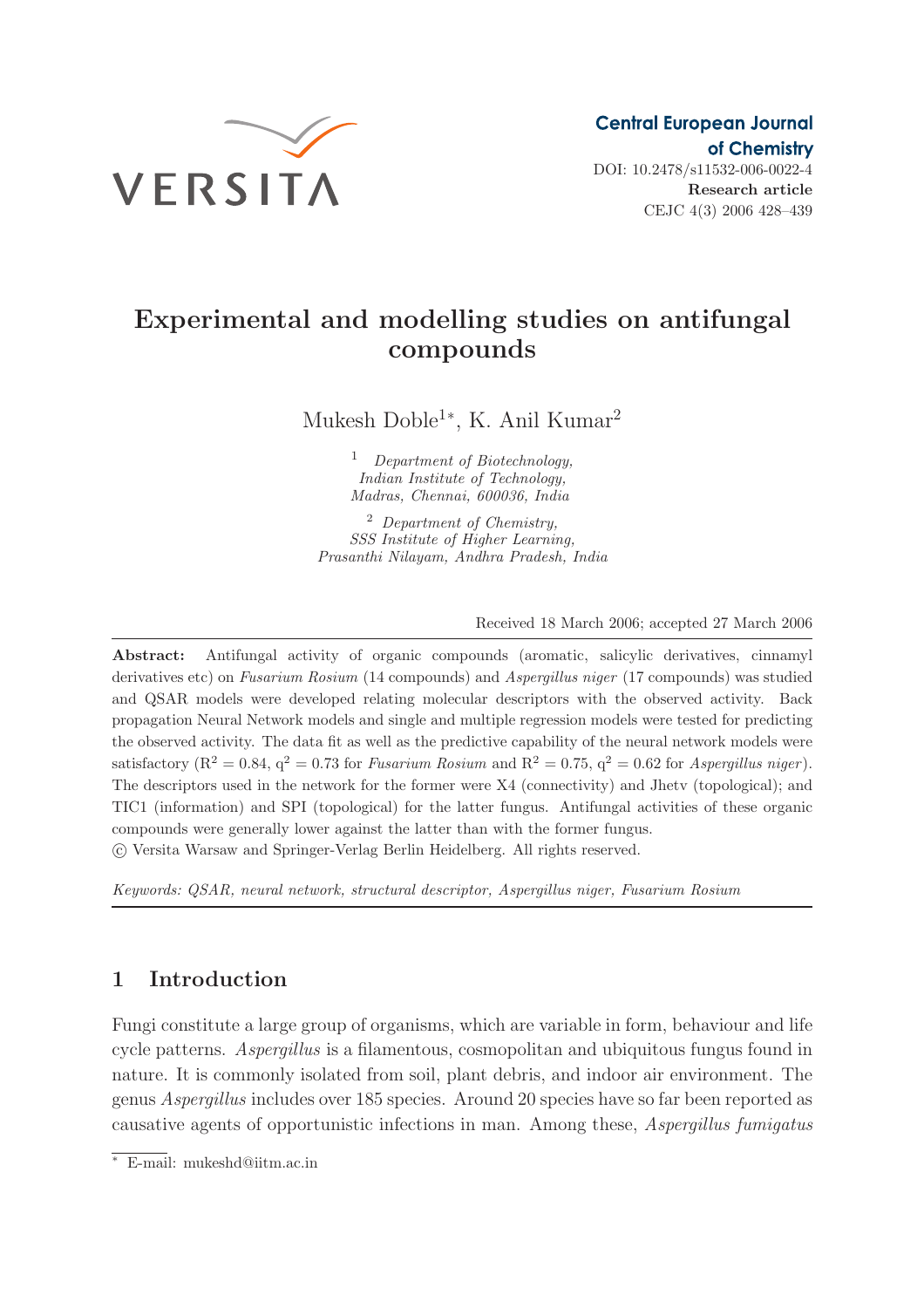is the most commonly isolated species, followed by Aspergillus flavus and Aspergillus niger. Aspergillus niger causes storage rot of fruits and seeds. It is also used to extract a commercial enzyme pectinase that is used in coffee bean fermentation and wine and juice clarification [\[1\]](#page-10-0). Fusarium spp. are higher fungi whose sexual stage is unknown [\[2](#page-10-1)]. Due to the great variability within this genus, it is one of the most difficult of all fungal groups to distinguish taxonomically. Several mycotoxins are produced by F. roseum. Since the control of mycotoxin producing fungi is essential, constant screening is done to get new antifungal compounds. One of the potent antifungal agents with novel mode of action is UHDBT 1 (5-n-indecyl-6-hydroxy-4,7-dioxobenzothiazole). A series of UHDBT 1 analogues with 1,4-quinone moiety such as 4,7-benzimidazolediones and 4,7-dioxobenzothiazoles showed potent antifungal activity against pathogenic fungi [\[3](#page-10-2)]. Native Kenyan plants containing muzigadial, warburganal, polygodial, ugandensidial, muzigadiolide, and Azadirachtin have also been found to be effective against Fusarium oxysporum, Alternaria passiflorae, and Aspergillus niger [\[4\]](#page-10-3).

Quantitative structure activity relationship (QSAR) of existing antifungals will aid in the design of new and better drugs. Two novel structural descriptors namely, lone-pair electrons index (LEI) and molecular volume index (MVI) were tested on 24 heterocyclic nitrogen containing compounds against miracidium, 19 benzyl alcohols against Aspergillus niger and 50 substituted phenols against tetrahymena pyriformis [\[5\]](#page-10-4). MIC values of 1,4quinone derivatives on Aspergillus niger exhibited a strong correlation with steric and electrostatic factors of the 3D structure of the molecules [\[3\]](#page-10-2). The relative contributions of steric and electrostatic were 65.1% and 34.9%, respectively. Rungta et al have considered several structural descriptors to develop QSAR relationship to predict antifungal activity against Fusarium and Aspergillus species [\[4\]](#page-10-3). Biological activity of twenty four chlorinated aliphatic hydrocarbons has been studied in the mold Aspergillus nidulans and QSAR analysis indicated that toxic effects induced by these compounds are mainly dependent on steric factors, such as molar refractivity and ease with which they accept electrons, represented by LUMO (energy of the lowest unoccupied molecular orbital) [\[6\]](#page-10-5). Wiktorowicz et al have studied the quantitative structure activity relationships of a series of imidazole derivatives as potential new antifungal drugs [\[7](#page-11-0)]. Prabhakar et al have synthesised 2,3,4-substituted thiazolidines and studied their antifungal activity against Candida albicans, Cryptococcus neoformans, Tricophyton mentagrophyte and Aspergillus fumigatus [\[8\]](#page-11-1). The present paper discusses experimental and QSAR studies carried out on a set of organic compounds tested for their antifungal activity against Aspergillus niger and Fusarium Rosium.

### 2 Experimental

#### 2.1 Experimental and biological activity determination

The fungi used for this study were isolated using dilution plating method in Czapek dox's medium [\[9\]](#page-11-2). In this method samples of residue were macerated, then diluted and spread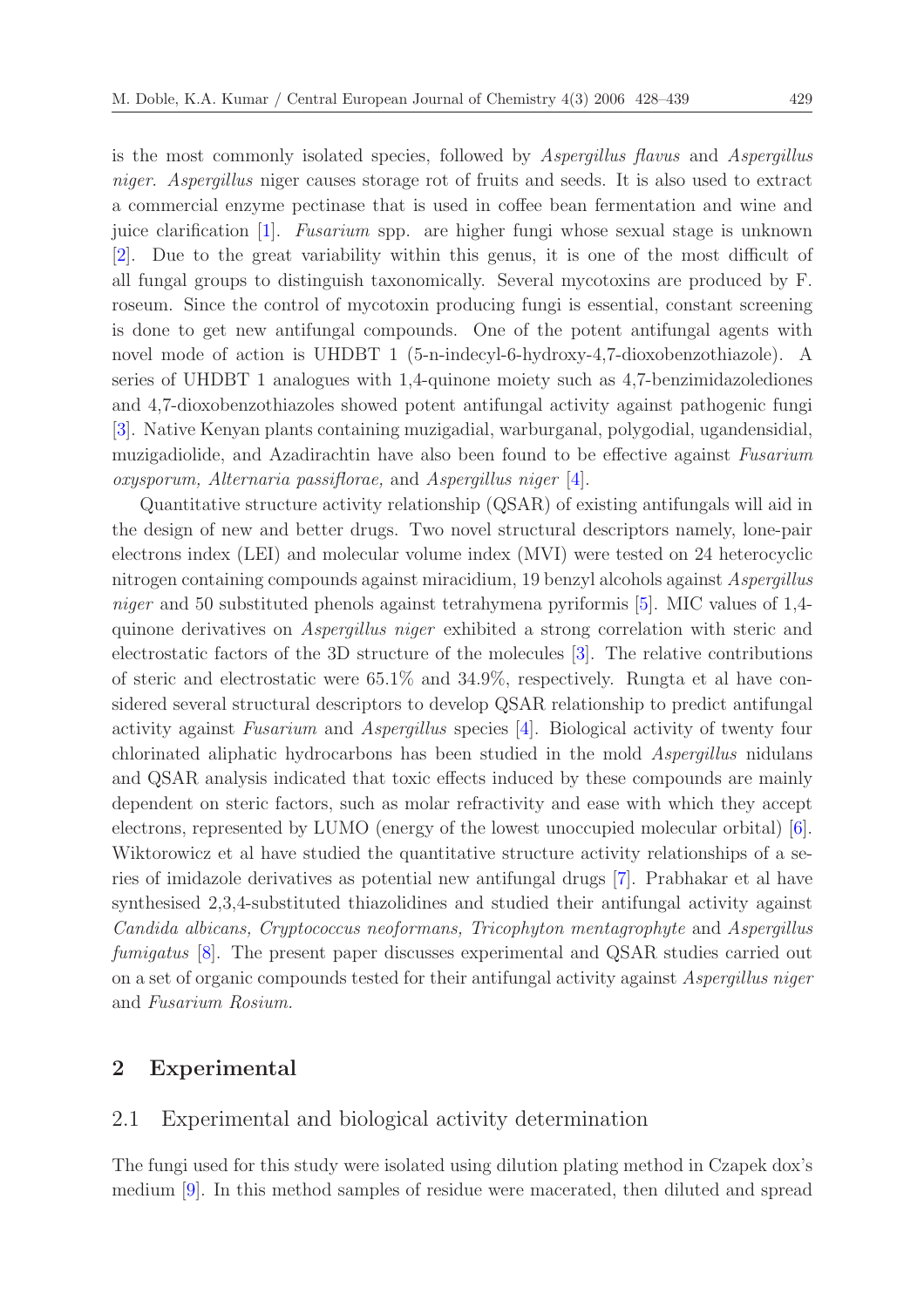on the surface of selective agar plates. If suitable selective media are available which inhibit the growth of more rapidly growing saprophytes, plating can be a very sensitive method for detection. They were identified and documented in the Department of Biosciences, SSSIHL, PN, A. P. The fungi chosen for this study were all pathogenic to the plant species. The following compounds with their respective quantities shown below were dissolved in distilled water and the volume made up to one litre.

| Sucrose                        | 15 g          |
|--------------------------------|---------------|
| Glucose                        | 15 g          |
| Polypeptone                    | 5g            |
| Dipotassium hydrogen phosphate | $1 \text{ g}$ |
| Magnesium sulphate             | 5g            |
| Potassium chloride             | 5g            |
| Ferrous sulphate               | $0.01$ g      |

A pinch of amoxicillin was added to prevent bacterial growth.

5 ml fractions of the homogenized solution were taken in 25 ml test tubes and sterilized in an autoclave for a period of 45 min. 5 ml of the sterilized medium was inoculated with a pathogenic fungi and the fungus was incubated at  $31^{\circ}$ C for a period of 24 h. To the 24 h culture 0.2 ml of the test solution (0.1 ppm concentration of the compounds in dimethyl formamide (DMF)) was added. The test tubes were shaken well and incubated for 48 h at  $31^{\circ}$ C. DMF was used as the control solvent. The extent of inhibition (anti-fungal activity) was determined by measuring the increase in turbidity in terms of  $\%$  transmission at 660 nm. Lower turbidity value indicated higher antifungal activity.

Fourteen organic compounds (listed in Table [1\)](#page-3-0) were tested against Fusarium Rosium and seventeen compounds (listed in Table [2\)](#page-3-1) were tested against Aspergillus niger for their antifungal activity. Eight of these compounds were common for both the fungi.

# 2.2 Modelling methodology

The chemical structure of the molecules (in Tables [1](#page-3-0) and [2\)](#page-3-1) was drawn and energy minimized by Hyperchem<sup>®</sup> software (Hypercube Inc. USA, version 7) using  $MM+$  force field and PM3 semi-empirical quantum mechanical methods. 407 molecular descriptors from Dragon software<sup>®</sup> (Milano Chemometerics, Italy) that included constitutional, topological, charge, geometrical and empirical, aromaticity indices, and constitutive properties; 19 descriptors from Hyperchem software<sup> $\mathcal{B}$ </sup> that included quantum mechanics and thermodynamics; and 48 descriptors from Cerius<sup>2</sup> software<sup>®</sup> (Acceryls Inc, USA) were evaluated. Several literature reports give a very detailed description of these descriptors [\[10](#page-11-3)[–14\]](#page-11-4).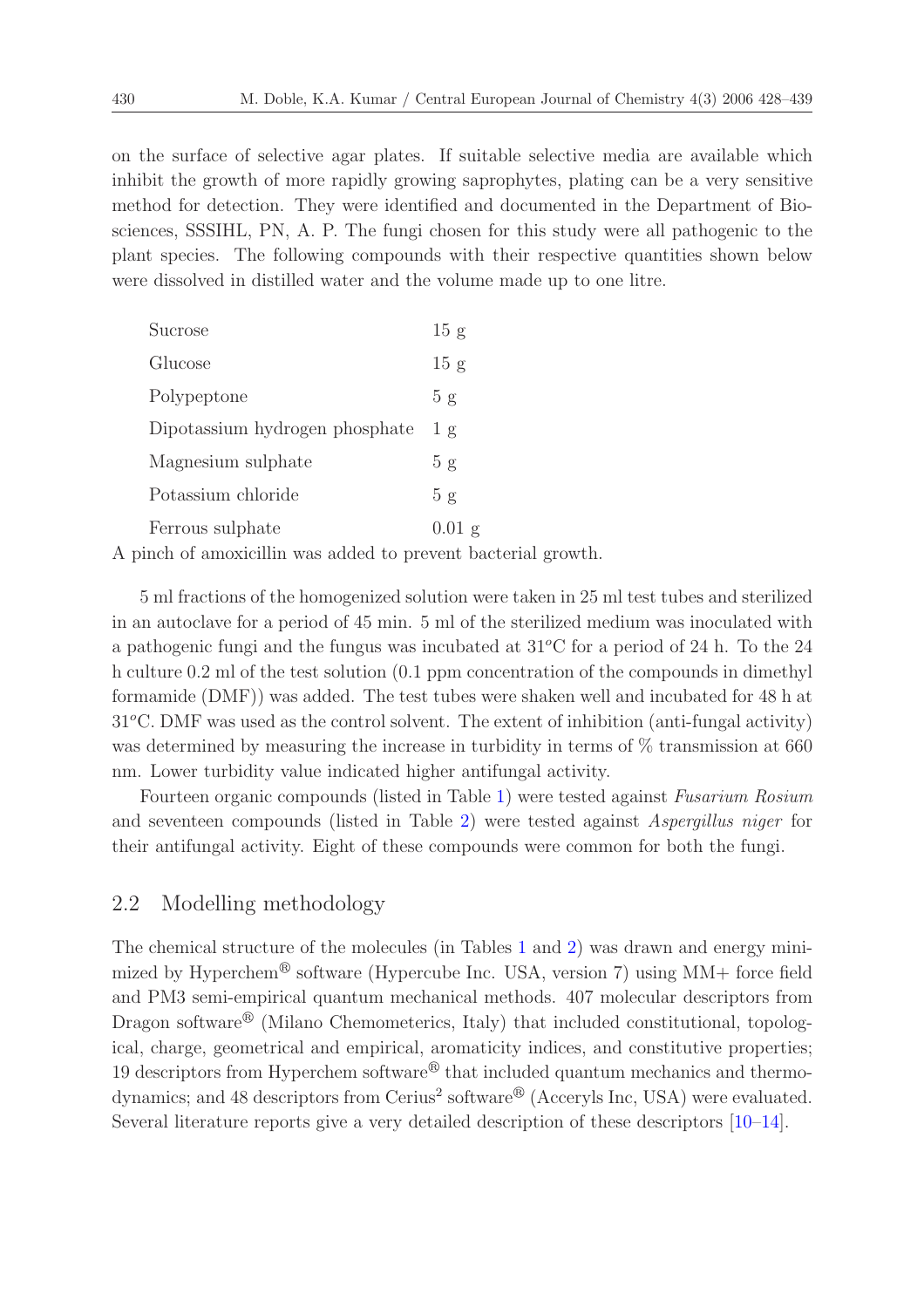| Compound                 | $\%$ Transmission $\pm$ error |
|--------------------------|-------------------------------|
| Citral                   | $59.1 \pm 2.0$                |
| Geraniol                 | $60.7 \pm 2.0$                |
| Menthol                  | $73.6 \pm 2.5$                |
| Camphor                  | $73.0 \pm 2.4$                |
| Coumarin                 | $83.1 \pm 2.8$                |
| Chalcone                 | $77.8 \pm 2.6$                |
| Cinnamic acid            | $58.9 \pm 2.0$                |
| Citronellol              | 61. $7 \pm 2.1$               |
| Methyl benzoate          | $63.6 \pm 2.1$                |
| Acetyl methyl salicylate | $59.3 \pm 2.0$                |
| Benzyl alcohol           | $65.2 \pm 2.2$                |
| Benzoic acid             | $56.8 \pm 1.9$                |
| Salicylic acid           | $64.3 \pm 2.1$                |
| Methyl salicylate        | $79.3 \pm 2.6$                |

<span id="page-3-0"></span>Table 1 Experimental activity data against Fusarium Rosium.

<span id="page-3-1"></span>Table 2 Experimental activity data against Aspergillus niger.

| $\%$ Transmission $\pm$ error<br>Compound |                |  |
|-------------------------------------------|----------------|--|
| resorcinol aldehyde                       | $36.8 \pm 2.0$ |  |
| nitroresorcinol                           | $65.0 \pm 1.3$ |  |
| 2,4dinitrophenol                          | $64.2 + 2.2$   |  |
| 2-aminophenol                             | $42.4 \pm 1.5$ |  |
| 4-aminophenol                             | $53.8 \pm 1.8$ |  |
| salicylic acid                            | $34.9 \pm 1.2$ |  |
| methyl salicylate                         | $15.3 \pm 0.6$ |  |
| salicylaldehyde                           | $63.5 \pm 2.1$ |  |
| benzoic acid                              | $50.4 \pm 1.7$ |  |
| benzaldehyde                              | $64.5 \pm 2.1$ |  |
| methyl benzoate                           | $26.3 \pm 1.0$ |  |
| benzylalcohol                             | $58.5 \pm 1.9$ |  |
| phenyl acetate                            | $58.0 \pm 1.9$ |  |
| coumarin                                  | $45.3 \pm 1.5$ |  |
| chalcone                                  | $44.9 \pm 1.5$ |  |
| cinnamic acid                             | $34.6 \pm 1.2$ |  |
| cinnamaldehyde                            | $48.3 \pm 1.6$ |  |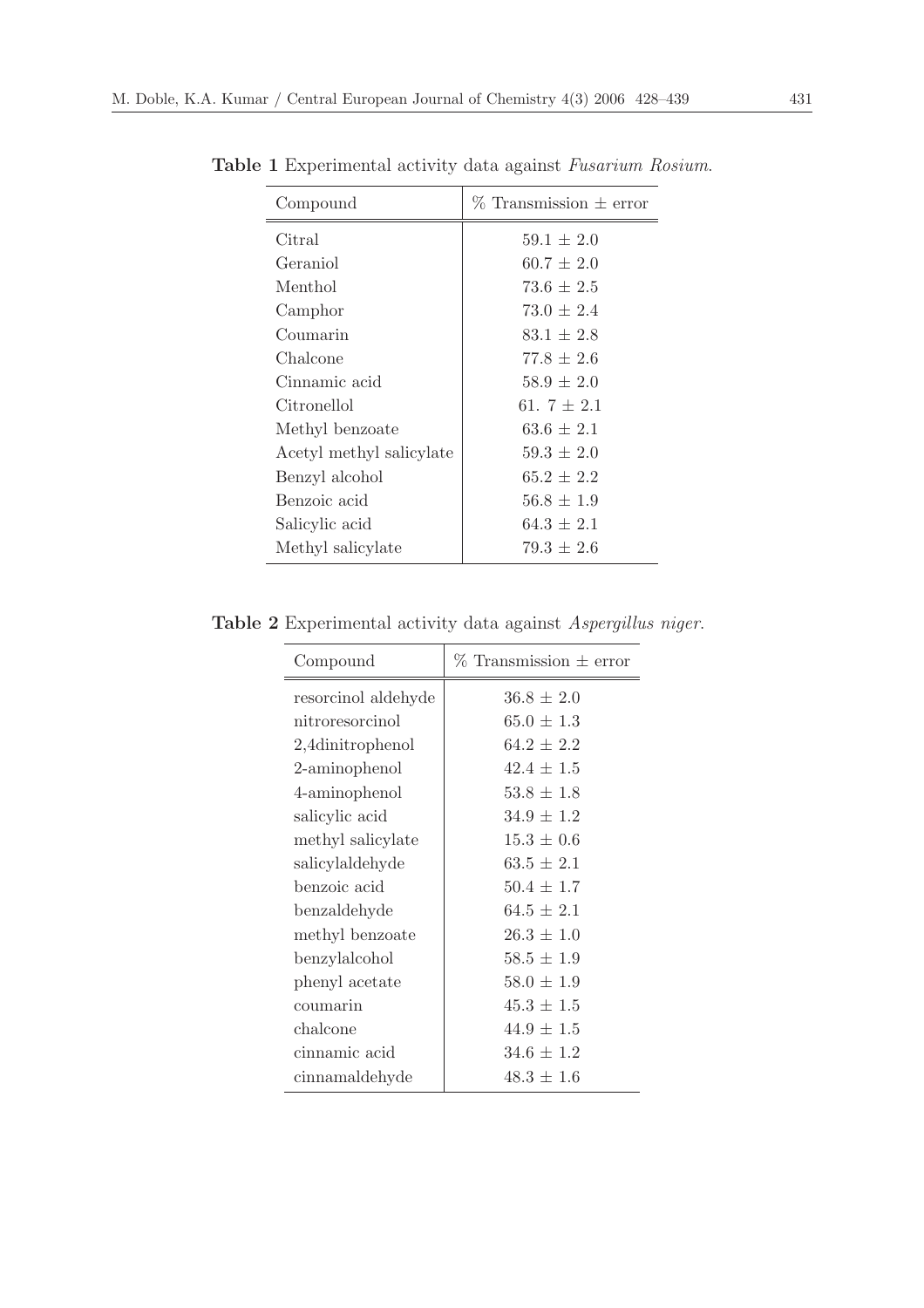Statistical techniques such as Cluster Analysis, Principal Component Analysis and Non linear regression analysis were performed on the data set using  $\text{SYSTAT}^\circledast$  (SPSS Inc., USA) and Ky Plot<sup>®</sup> (ver 2, Beta, free Application, USA) software. The same were used for estimating dissimilarity distance and correlation coefficients between various molecular descriptors. These analyses were carried out to select the best set of molecular descriptors, to be used in the regression and neural network models, from the large pool.

Neural Network simulations were performed using NEURALWARE<sup> $\textcircled{e}$ </sup> software (NeuralWare, Inc., PA USA). Back propagation neural network with TanH transfer function was used with Delta learning rule and 16 epochs for all the data sets. The learning was carried out with 50000 cycles. The data was divided into two sets, the learning data set and testing/validating data set. The learning data set was used to train the network. The testing/validation data set was used to test the predictive capability of the network. This is done to be sure that the data is not over fitted, which can happen in neural network. The number of processing element in the hidden layer is altered systematically so that it is minimum, but is able to fit the data well and as well as have good predictive capability. The goodness of the regression fits were estimated using parameters such as,  $R^2(=1 -$ SSE / TSS),  $R_{adj}^2 (= 1 - (n-1) (1 - R^2) / (n-p-1)$ ),  $q^2 (= 1 - PRESS / TSS)$ , F ratio (=  $(n-2)$   $R^2$  /(1-  $R^2$ ) and MSSE (= mean sum of square of error = SSE / n) where,  $n =$  number of data points and  $p =$  number of parameters in the model

$$
TSS = \Sigma (y_{data,i} - y_{avg})^2
$$
\n(1)

$$
SSE = \Sigma g (y_{model,i} - y_{data,i})^2
$$
 (2)

$$
y \text{avg} = \sum_{n} \frac{y_{data,i}}{n} \tag{3}
$$

 $y_{data,i} = data$  points and  $y_{model,i} = model$  predictions

 $PRESS = predictive sum of squares. A model is developed with only (n-1) data points$ and the  $n^{th}$  point, which is left out, is predicted using this model. This exercise is carried out for all the points. The sum of squares of the difference between these predicted data (using the 'leave-one-out' scheme) and the actual values are called PRESS.

Predictive capability of a model is gauged from  $q^2$ , which is defined above. A large F indicates that the model fit is not a chance occurrence.  $\mathbb{R}^2$ ,  $\mathbb{R}^2_{adj}$ , and  $\mathbb{q}^2$  above a value of 0.6 indicate satisfactory model fit.

#### 3 Results and discussions

Tables [1](#page-3-0) and [2](#page-3-1) list the antifungal activities of the organic compounds against Aspergillus niger and Fusarium Rosium respectively. Figures [1](#page-5-0) and [2](#page-5-1) show the cluster analysis of the activities. Activities of these organic compounds are generally lower against Aspergillus niger than with the other fungus. Coumarin exhibits the highest and benzoic acid the lowest antifungal activity against Fusarium Rosium. Benzaldehyde exhibits the highest and methyl salicylate the lowest antifungal activity against Aspergillus niger. The figures also show the grouping of the compounds into three clusters against both fungi.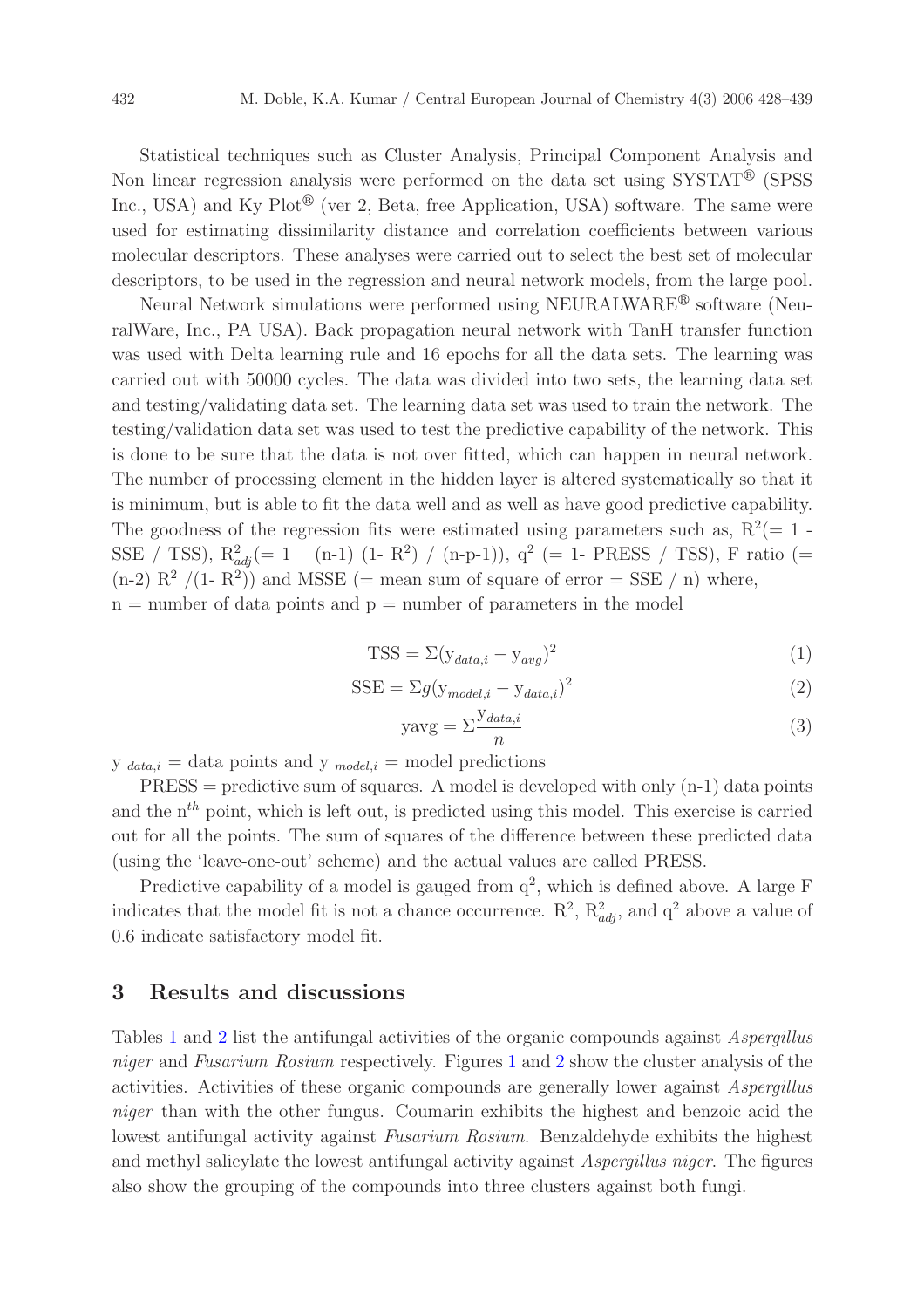<span id="page-5-0"></span>

<span id="page-5-1"></span>Fig. 1 Cluster analysis of compounds exhibiting antifungal activity against *Aspergillus* niger.



Fig. 2 Cluster analysis of compounds exhibiting antifungal activity against Fusarium Rosium.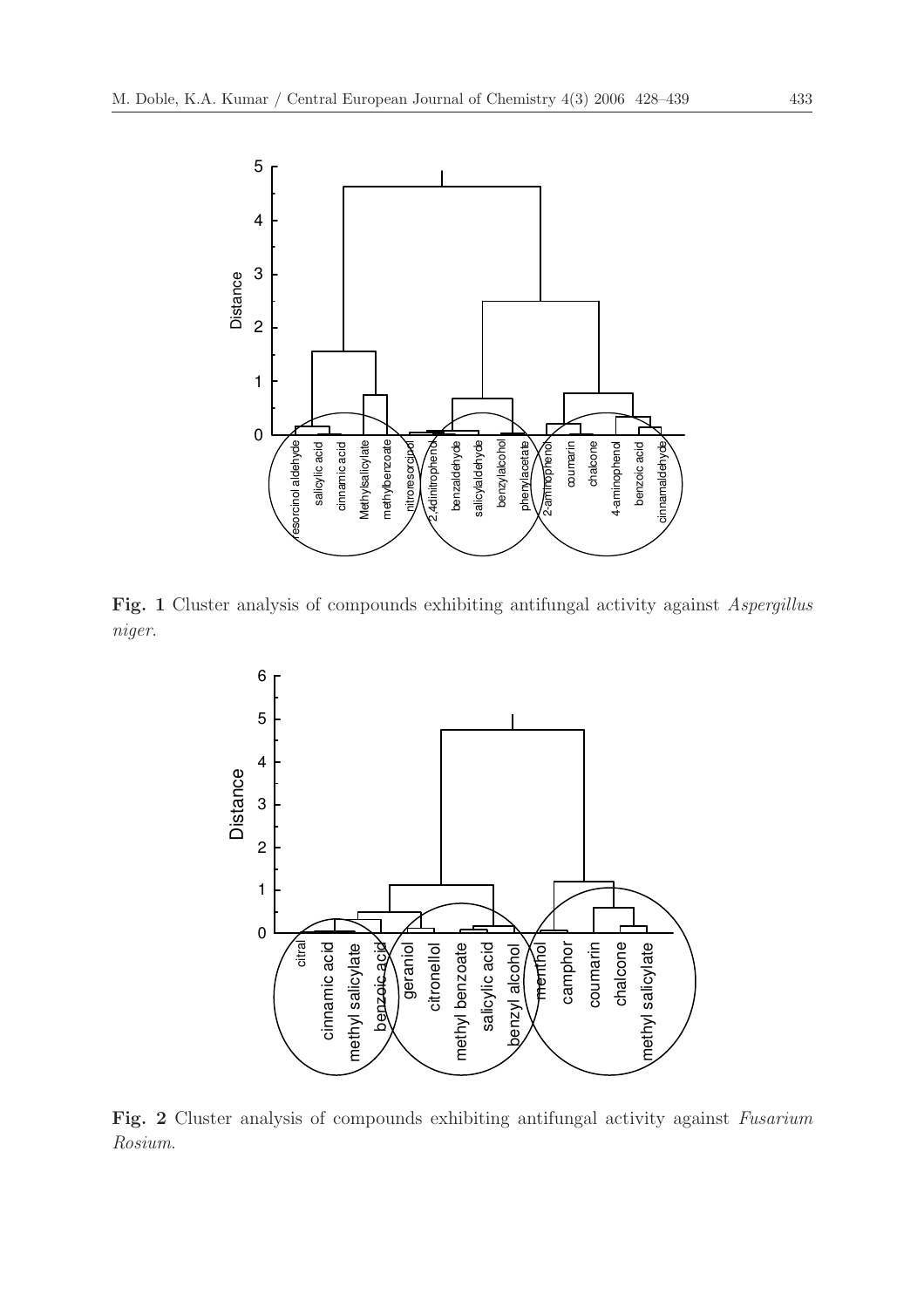| Correlation<br>coefficient      | Descriptor                                                   | Detail                                                                                                                                                                   |                                                                                                    |
|---------------------------------|--------------------------------------------------------------|--------------------------------------------------------------------------------------------------------------------------------------------------------------------------|----------------------------------------------------------------------------------------------------|
| 0.71<br>0.70<br>0.70<br>$-0.66$ | PW4<br>X4<br>X <sub>4</sub> sol<br><b>J</b> het <sub>v</sub> | path/walk 4 - Randic shape index<br>connectivity index chi-4<br>solubility connectivity index chi-4<br>Balaban-type index from van der Waals<br>weighted distance matrix | Topological descriptors<br>Connectivity indices<br>Connectivity indices<br>Topological descriptors |

<span id="page-6-0"></span>Table 3 Descriptors that are highly correlated with antifungal activity against Fusarium Rosium .

<span id="page-6-1"></span>Table 4 Descriptors that are highly correlated with antifungal activity against *Aspergillus* niger.

| Correlation<br>coefficient | Descriptor  | Detail                                                                   |                                                    |  |  |  |
|----------------------------|-------------|--------------------------------------------------------------------------|----------------------------------------------------|--|--|--|
| 0.62                       | SEigp       | Eigenvalue sum from polarizability<br>weighted distance matrix           | Eigenvalue-based<br>indices                        |  |  |  |
| $-0.68$                    | TIC1        | total information content index (neigh-<br>bourhood symmetry of 1-order) | Information indices                                |  |  |  |
| $-0.74$                    | <b>SPI</b>  | superpendentic index                                                     | Topological<br>descriptors                         |  |  |  |
| $-0.74$                    | Jurs-WPSA-3 | Surface Weighted Charged Partial Sur-<br>face Areas.                     | Jurs Charged<br>Partial Surface<br>Area parameters |  |  |  |
| $-0.76$                    | Jurs-DPSA-2 | Total Charge Weighted Surface Areas.                                     | Jurs Charged<br>Partial Surface<br>Area parameters |  |  |  |

Tables [3](#page-6-0) and [4](#page-6-1) list the descriptors that are highly correlated with antifungal activity against Fusarium Rosium and Aspergillus niger respectively. Two topological descriptors (PW4, Jhetv) and two connectivity indices (X4, X4sol) have correlation coefficient greater than 0.66 in the case of Fusarium Rosium. Topological descriptors are indication of the shape and size of the molecule, while connectivity indices are an indication of the number of branching in the molecule (connectivity of atoms in a molecule) and are derived from graph theory. Higher connectivity index indicates higher branching [\[15](#page-11-5)].

Connectivity index has been successfully used to predict boiling points of aliphatic alcohols and toxicity of aliphatic ethers etc. Randic shape index is an indication of the molecular shape [\[16\]](#page-11-6) while Balaban index is based on distances between various atoms [\[17\]](#page-11-7). A positive correlation coefficient indicates increasing the parameter increases activity, while negative correlation indicates that increasing the parameter decreases activity. QSAR studies relating antifungal activity of imidazole derivatives against Candida albicans and Rhodotorula glutinis lead to the conclusions that the overall antifungal activity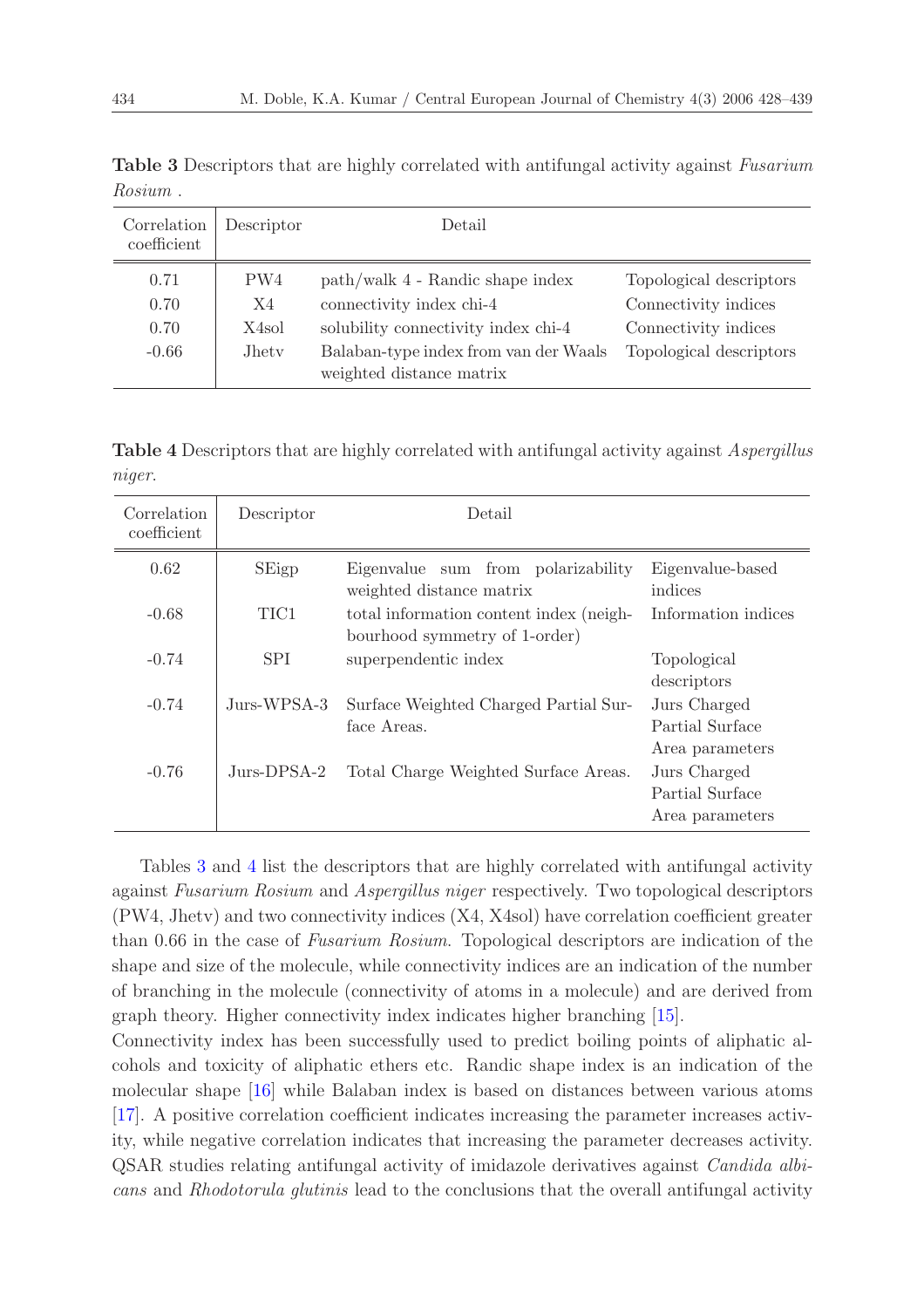can be described by means of size and bulkiness related parameters as well as polar and lipophilic interactions (LogP) [\[7\]](#page-11-0). In the present study poor correlation is seen with LogP.

Topological descriptor such as superpendentic index (SPI), information content index (TIC1), and Eigenvalue based polarizability index (SEigp) are highly correlated with antifungal activity against Aspergillus niger. Superpendentic index is calculated from pendent oxygen atoms [\[18](#page-11-8)]. This descriptor relays branching information of the molecule with respect to terminal oxygen atoms. Presence of oxygen in the branches decreases activity. Atom information content (mean) is a measure of entropy of the element distribution in the molecule (including implicit hydrogen atoms but not lone pair pseudo-atoms). Let  $n_i$ be the number of occurrences of atomic number i in the molecule. Let  $p_i = n_i / n$  where n is the sum of the  $n_i$ . The value of a ICM is the negative of the sum over all i of  $p_i$  log  $p_i$ . Total atom information content is a ICM times n. More details of this descriptor are discussed by Magnuson et al [\[19\]](#page-11-9). Eigenvalue describes the shape of the molecule and polarizability is an indication of ease to induce a dipole moment. QSAR studies carried out on antifungal activity of substituted thiazolidines lead to the conclusions that steric and electronic properties are the essential parameters [\[8](#page-11-1)]. QSAR models for the mutagenicity and carcinogenicity of simple aldehydes and unsaturated aldehydes pointed to the role of electrophilicity, bulkiness, and hydrophobicity as the important parameters [\[20](#page-11-10)]. Jurs-DPSA-2 (Total Charge Weighted Surface Areas) and Jurs-WPSA-3 (Surface Weighted Charged Partial Surface Areas) are descriptors that characterize molecules through the area of solvent accessible surface (SAS) and partial atomic charges. This set of descriptors [\[21\]](#page-11-11) combines shape and electronic information to characterize the molecules. The descriptors are calculated by mapping atomic partial charges on solvent-accessible surface areas of individual atoms.

If only eight common organic compounds that were tested for antifungal activty towards both the fungi are considered (namely, coumarin, chalcone, methyl benzoate, cinnamic acid, benzyl alcohol, benzoic acid, salicylic acid, and methyl salicylate), then the correlation coeffcients increases by almost 0.1 (see Table [5\)](#page-8-0). A linear regression equation is developed as shown below relating the SPI descriptor with antifungal activity for this small data set of compounds against *Aspergillus niger*. The  $\mathbb{R}^2$  is good but the predictive capability of the model as depicted by  $q^2$  is not good.

% Transmission = 64.7 – 2.39\*SPI ( $R^2 = 0.70$ ,  $R^2_{adj} = 0.65$ ,  $q^2 = 0.49$ ,  $F = 13.9$ ) (4)

A linear regression equation is developed as shown below relating PW4 descriptor with antifungal activity for this small data set of compounds against Fusarium Rosium. The quality of the data fit as well as the predcitive capabiltiy of the model are good.

% Transmission = 16.3+555.1\*PW4 (R<sup>2</sup> = 0.75, R<sup>2</sup> adj= 0.71, q<sup>2</sup> = 0.59, F = 18.3) (5)

The activity for both the fungi depends mainly on topologial descriptors namely, SPI and PW4. SPI is an indication of oxygen atoms in the pendent while PW4 is an indication of the molecular shape.

Table [6](#page-8-1) lists various regression equations (single and multiple) that have been tested relating the descriptors with antifungal activity of the entire set of compounds against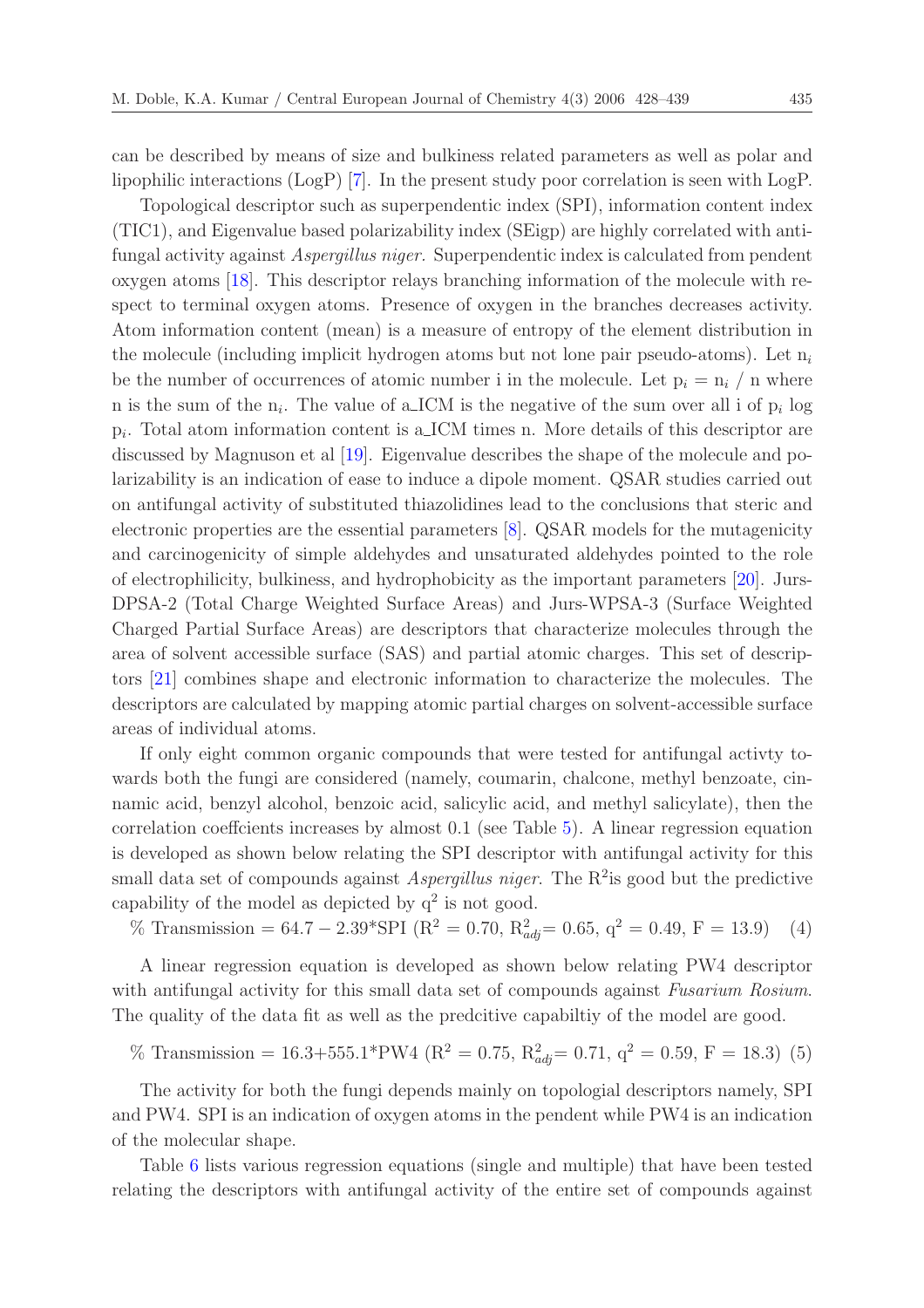<span id="page-8-0"></span>Table 5 Descriptors that are highly correlated with antifungal activity for a smaller set of compounds (coumarin, chalcone, methyl benzoate, cinnamic acid, benzyl alcohol, benzoic acid, salicylic acid, and methyl salicylate). Same compounds were tested for both the fungi

| Against Fusarium Rosium<br>Correlation coeffcient Descriptor |               | Against Aspergillus niger<br>Correlation coeffcient<br>Descriptor |             |  |  |
|--------------------------------------------------------------|---------------|-------------------------------------------------------------------|-------------|--|--|
| 0.87                                                         | PW4           | 0.73                                                              | SEigp       |  |  |
| 0.76                                                         | X4            | $-0.78$                                                           | TIC1        |  |  |
| 0.76                                                         | X4sol         | $-0.84$                                                           | <b>SPI</b>  |  |  |
| $-0.76$                                                      | <b>J</b> hety | $-0.76$                                                           | Jurs-DPSA-2 |  |  |

<span id="page-8-1"></span>Table 6 Models (regression and NN) relating the descriptors with antifungal activity against Fusarium Rosium.

| Regression equation                            | $\mathrm{R}^2$ | $R^2_{adj}$          | $q^2$ MSSE | $\Gamma$ |
|------------------------------------------------|----------------|----------------------|------------|----------|
| $32.18 + 239.37 * PW4$                         |                | $0.51$ $0.47$ $0.40$ | 33.1       | 6.6      |
| $48.59 + 7.73*$ X4                             |                | $0.49$ $0.46$ $0.39$ | 36.2       | 6.0      |
| $100.34 - 12.91*$ Jhetv                        |                | $0.44$ $0.41$ $0.33$ | 40.5       | 4.8      |
| $72.43 + 5.12*X4 - 6.82*Jhetv$                 |                | $0.55$ $0.45$ $0.34$ | 31.2       | 6.9      |
| BP Neural Network (2-1-1, Delta learning, TanH |                | $0.82$ $0.75$ $0.70$ | 8.1        | 55       |
| transfer function) (inputs $= X4$ and Jhetv)   |                |                      |            |          |

Fusarium Rosium. The data fit in all cases are poor. The table also gives the results from the use of a 2-1-1 Back propagation Neural Network with Delta learning rule and TanH transfer function. This is a network with one processing element in the hidden layer. Figure [3a](#page-9-0) shows the topology of the Neural network. The inputs to the network are X4 (connectivity) and Jhetv (topological). The data fit as well as the predictive capability of the model are good ( $R^2 = 0.84$ ,  $q^2 = 0.73$ ).

Table [7](#page-10-6) lists various regression equations (single and multiple) that have been tested relating the descriptors with antifungal activity against Aspergillus niger for the entire set of compounds. The data fit in all cases are poor. The table also gives the results from the use of a 2-2-1 Back propagation Neural Network with Delta learning rule and TanH transfer function. This is a network with two processing elements in the hidden layer. The inputs to the network are TIC1 (information) and SPI (topological). Figure [3b](#page-9-0) shows the topology of the Neural network The data fit as well as the predictive capability of the model are satisfactory ( $R^2 = 0.75$ ,  $q^2 = 0.62$ ). Figure [4](#page-9-1) compares the Neural network model predictions with the experimentally observed data for *Aspergillus niger* (main graph). The inset is a comparison of the model with experimental data for the validation data set. The dotted lines in the inset are the 95% confidence limits on the predicted values. This figure once again confirms the predictive capability of the model.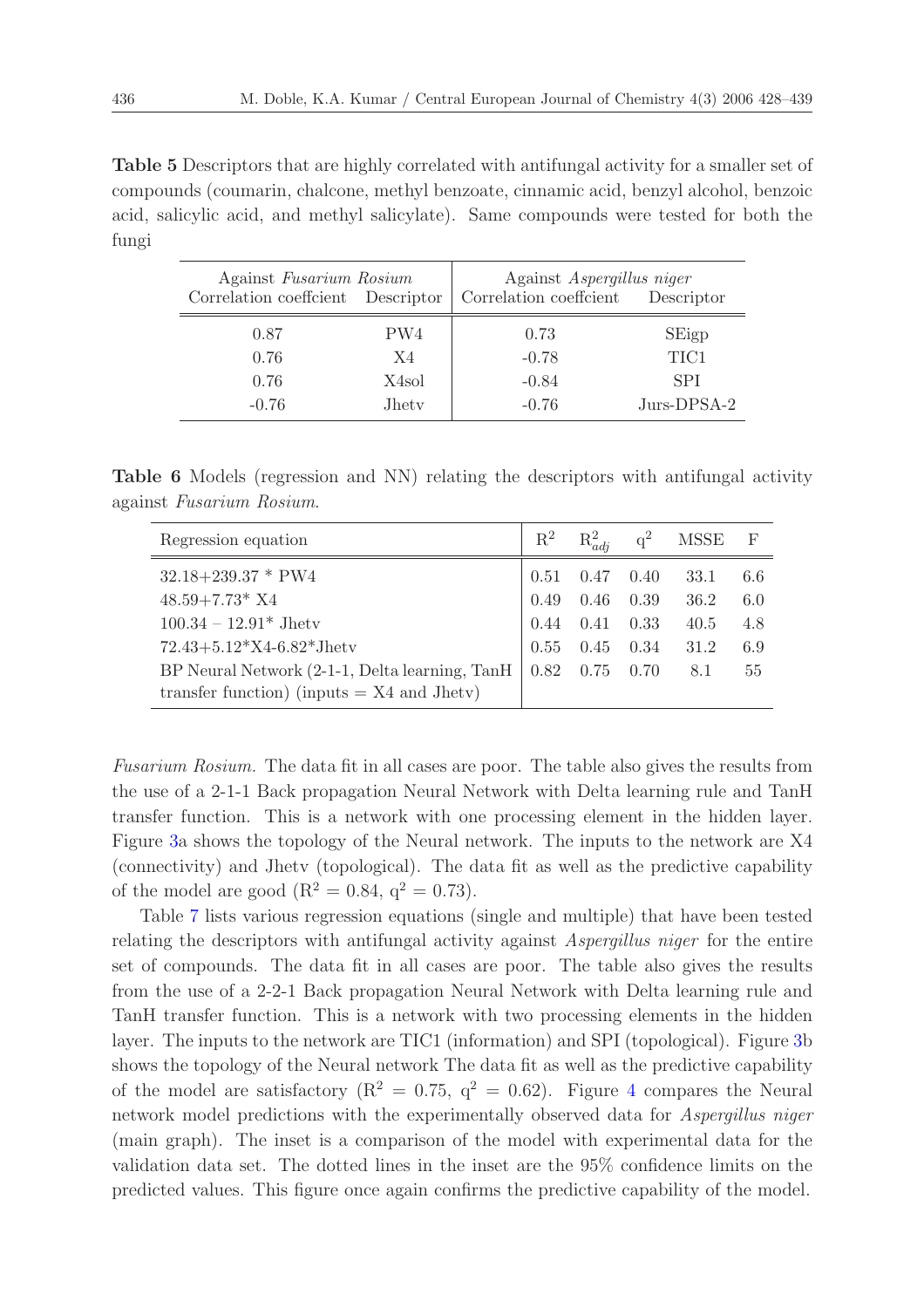<span id="page-9-0"></span>

<span id="page-9-1"></span>Fig. 3 Neural network architecture for (a) Fusarium Rosium and (b) Aspergillus niger systems.



Fig. 4 Comparison of Neural network model predictions (inputs = TIC1 and SPI) and observed data against Aspergillus niger (main graph – comparison with learning data, inset – comparison with test data, dotted lines are  $\pm$  95% confidence limits).

# 4 Conclusions

This paper deals with the experimental and QSAR studies carried out on the antifungal activity of organic compounds on Fusarium Rosium and Aspergillus niger. Activities of these organic compounds are generally lower against the latter than against the former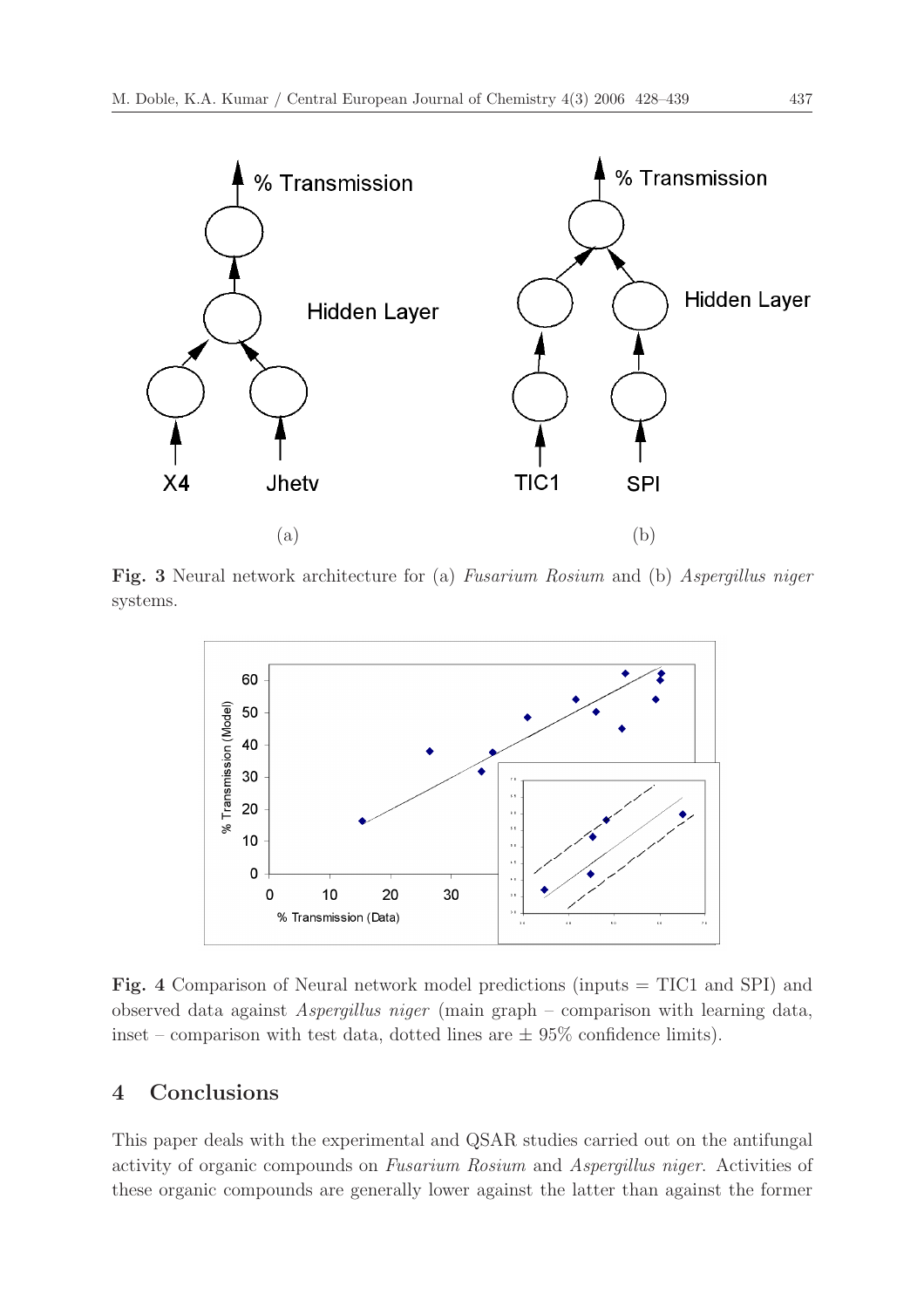| Regression equation                                                                            | $\mathrm{R}^2$ | $R_{adj}^2$  |              | <b>MSSE</b>  | F          |
|------------------------------------------------------------------------------------------------|----------------|--------------|--------------|--------------|------------|
| 97.37-1.33*TIC1<br>68.64-2.43*SPI                                                              | 0.45<br>0.55   | 0.38<br>0.49 | 0.33<br>0.41 | 91.3<br>81.2 | 5.5<br>6.7 |
| 79.96- (Jurs-DPSA-2)*0.0644                                                                    | 0.58           | 0.55         | 0.43         | 79           | 18         |
| 83.88-0.55*TIC1-1.76*SPI                                                                       | 0.58           | 0.52         | 0.45         | 74.3         | 8.55       |
| $73.59 - 0.06*(Jurs-DPSA-2) + 0.419*SPI$                                                       | 0.60           | 0.53         | 0.36         | 72.1         | 8.91       |
| BP Neural Network (2-2-1, Delta learning, TanH<br>transfer function) (inputs $= TIC1$ and SPI) | 0.74           | 0.68         | 0.61         | 43.0         | 27         |

<span id="page-10-6"></span>Table 7 Models (regression and NN) relating the descriptors with antifungal activity against Aspergillus niger.

fungus. In both the cases the activities were grouped into three sets (low, medium and high activity sets). For Fusarium Rosium topological descriptor and connectivity index correlate well with antifungal activity. For Aspergillus niger topological descriptor and information index correlate well with the antifungal activity, which matches with literature findings [\[22\]](#page-11-12). For both fungi a Back propagation Neural Network model with Delta learning rule and TanH transfer function predicts the data better than single and multiple regression models. Correlation values are higher when only eight compounds, which were tested on both the fungi, were used for model development.

## References

- <span id="page-10-0"></span>[1] G. Sumbali: The Fungi, Alpha Science International, Harrow, Middlesex , 2005.
- <span id="page-10-1"></span>[2] G.N. Agrios: Plant Pathology, 3rd ed., Academic Press, Inc, San Diego, 1988.
- <span id="page-10-2"></span>[3] S.Y. Choi, J.H. Shin, C.K. Ryu, K.Y. Nam, K.T. No and H.Y.P. Cho: "The development of 3D-QSAR study and recursive partitioning of heterocyclic quinone derivatives with antifungal activity", Bioorganic & Medicinal Chemistry, Vol. 14, (2006), pp. 1608–1617.
- <span id="page-10-3"></span>[4] J.K. Rugutt, A.N. Ngigi, K.J. Rugutt and P.K. Ndalut: "Native Kenyan plants as possible alternatives to methyl bromide in soil fumigation", Phytomedicine, article in press.
- <span id="page-10-4"></span>[5] Y.Y. Cheng and H. Yuan: "Quantitative study of electrostatic and steric effects on physicochemical property and biological activity", J. Mol. Graph. Modelling, Vol. 24, (2005), pp. 219–226.
- <span id="page-10-5"></span>[6] R. Crebelli, C. Andreoli, A. Carere, G. Conti, L. Conti, M.C. Ramusino and R. Benigni: "The induction of mitotic chromosome malsegregation in Aspergillus nidulans. quantitative structure activity relationship (QSAR) analysis with chlorinated aliphatic hydrocarbons", Mutation Research/Fundamental and Molecular Mechanisms of Mutagenesis, Vol. 266, (1992), pp. 117–134